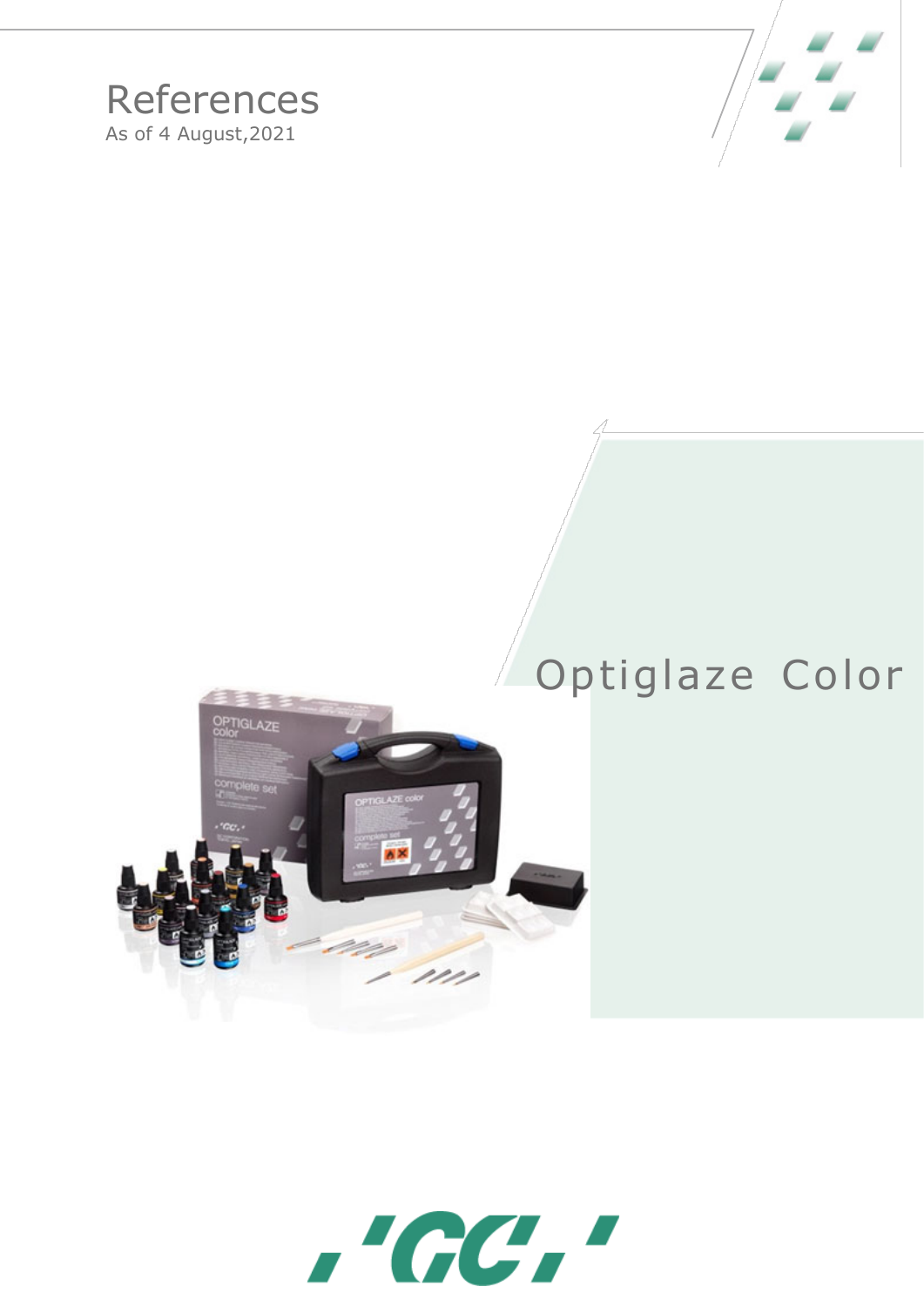## Optiglaze Color

- 1. The effect of glazing and aging on the surface properties of CAD/CAM resin blocks. N.Tekçe, S. Fidan, S. Tuncer, D. Kara, M. Demirci. J Adv Prosthodont 2018;10:50-7
- 2. Effect of Protective Coating on Surface Properties and *Candida Albicans* Adhesion to Denture Base Materials. M. Ali AlBin‐[Ameer, M](https://onlinelibrary.wiley.com/action/doSearch?ContribAuthorStored=AlBin-Ameer%2C+Mohammed+Ali). [Y Alsrheed, I](https://onlinelibrary.wiley.com/action/doSearch?ContribAuthorStored=Alsrheed%2C+Mahdi+Y)[.A Aldukhi,](https://onlinelibrary.wiley.com/action/doSearch?ContribAuthorStored=Aldukhi%2C+Ibrahim+A) [A.](https://onlinelibrary.wiley.com/action/doSearch?ContribAuthorStored=Matin%2C+Asif)  [Matin,](https://onlinelibrary.wiley.com/action/doSearch?ContribAuthorStored=Matin%2C+Asif) S. [Q Khan,](https://onlinelibrary.wiley.com/action/doSearch?ContribAuthorStored=Khan%2C+Soban+Q) R. [Abualsaud,](https://onlinelibrary.wiley.com/action/doSearch?ContribAuthorStored=Abualsaud%2C+Reem) [M.M Gad. J](https://onlinelibrary.wiley.com/action/doSearch?ContribAuthorStored=Gad%2C+Mohammed+M)ournal of Prosthodontics, 25 October 2019
- 3. Influence of surface sealant agents on the surface roughness and color stability of artificial teeth. Onur Sahin, D. Ömür Dede, A. Köroglu, B. Yılmaz. The Journal of Prosthetic Dentistry, July 2015, Volume 114, Issue 1
- 4. Effect of wear resistance improvement of Nano-filled resin coating. D. Machida, T. Kumagai, T. Sakuma, S. Akahane. Abstract 0858, AADR 2008, Dallas
- 5. Full-mouth rehabilitation using Essentia composite and OPTIGLAZE colour characterisation material in combination with a multi-layer thermoforming technique based on wax-up. Clinical case report by Dr Iñaki Gamborena. GC Get Connected 6, 2018
- 6. Effect of Protective Coating on Surface Properties and Candida albicans Adhesion to Denture Base Materials M. Ali AlBin-Ameer, M. Y Alsrheed, I. A Aldukhi, A. Matin, S.Q Khan, R. Abualsaud, M.M Gad. Journal of Prosthodontics 29 (2020) 80-86 C \_ 2019 by the American College of Prosthodontists. doi: 10.1111/jopr.13118
- 7. The effect of surface treatments on the color stability of CAD-CAM interim fixed dental prostheses. Q. Yao, D. Morton, G.J. Eckert, W.-S. Lin. The Journal of Prosthetic Dentistry 2020. Article in press.

## Articles in Dental magazines

- 1. Eine Hybridkeramik als ergänzendes CAD/CAM-Material für Einzelzahn- und Implantat-Versorgungen. C. Fischer. Dental Dialogue, 17, March 2016, pp. 76-89.
- 2. Traiter l'usure dentaire grace à une intervention minimale. S. Mehta. Dentoscope, November 2016, Nr. 168. Pp.38-47.
- 3. A CAD/CAM fabricated GC Cerasmart onlay patient case. A. Cantagalli. Spectrum Dialogue Vol.18 No.8-October 2019
- 4. Une gamme de colorants pour caractérisation de gencives et dents, J.F. Deche, Tech. Dent. N° 333 - 09/14
- 5. Monolithisch und verblendet: Im modularen Vorgehen zur komplexen Implantatrekonstruktion, Ztm. Christian Rothe, Berlin/Deutschland, Quintessenz Zahntech 2014;40(9):1124–1138
- 6. OPTIGLAZE color, Produktnews, by GC Germany, 2/15 dental dialogue 16. Jahrgang
- 7. Because everything is more beautiful in colour, J.F. Dêche, Dental prosthetics No. 3 (51) 2015 – Ukrainian version
- 8. Monolitsko rezkanje individualno karakterizirano, Ztm. Christian Rothe, Berlin/Deutschland, Dental Tribune Nr. 5/2015 – Slovenian version
- 9. Клиническое исследование CerasmartTM, нового гибридного керамического блока для CAD/CAM работОписание клинических случаев, авторы Dr. Mete Fanuscu и Dr. Ahmet Turan, Январь 2016 No. 1
- 10. Монолитные фрезерованные реставрации с индивидуальной характеризацией, «Умное» запечатывание поверхности фрезерованных